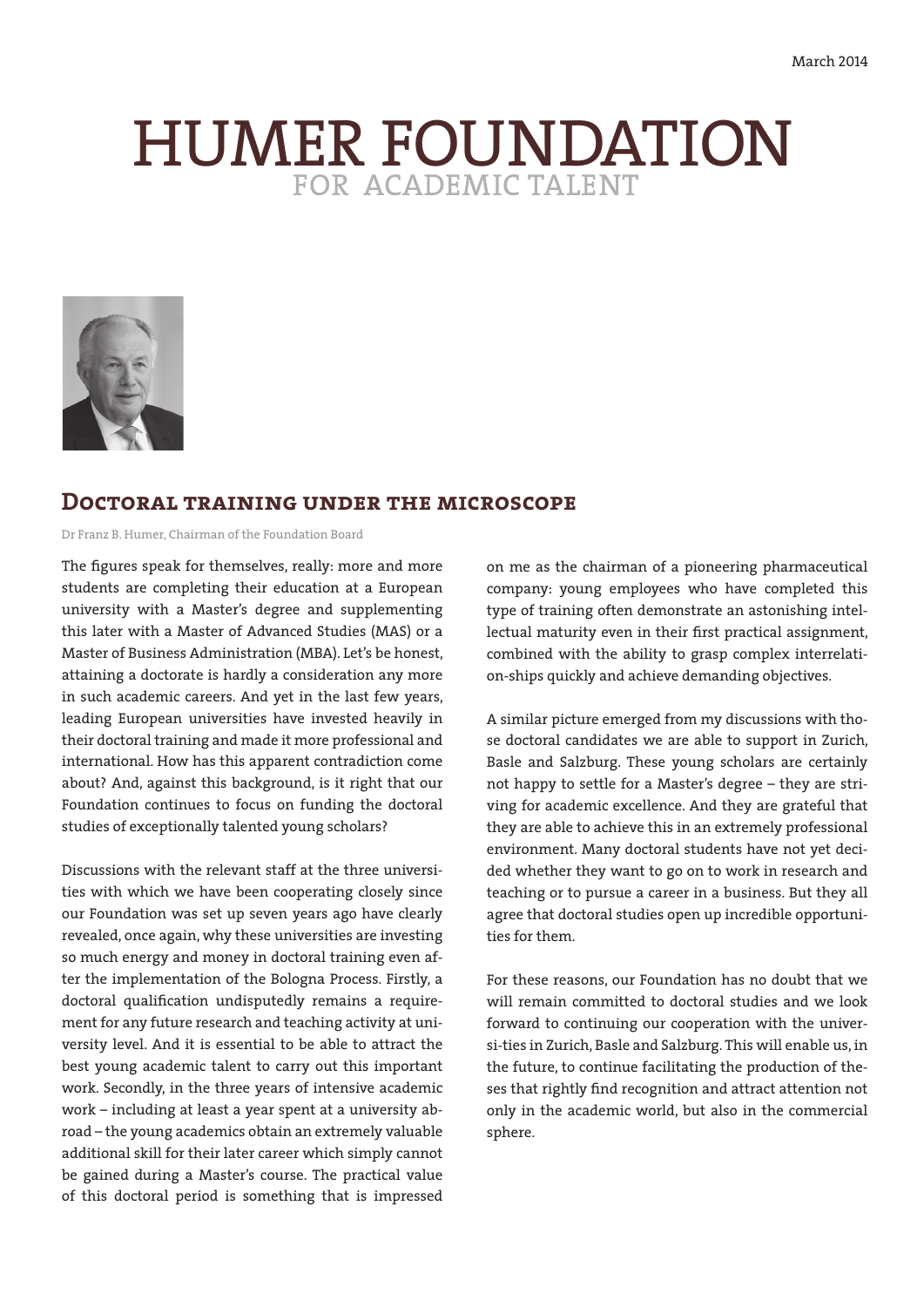

# **Performance report 2013**

Urs Lauffer, executive member of the Foundation Board

Our Foundation, set up in spring 2007, aims to fund talented young scholars in Switzerland, Austria and other European countries, on an exclusively non-profit basis. This is done in close co-operation with the universities in Zurich, Basle and Salzburg.

In the seventh year of our operations, we have once again granted the University of Zurich funding to the tune of CHF 300 000 for doctoral training in its main research area, "Asia and Europe". This sum was used to fund the work of six doctoral candidates. In 2013, the University of Salzburg also received the same funding as the year before, a sum of EUR 180 000. With this support, during the year under review six candidates have continued their doctoral work at the post-graduate teaching centre in Salzburg; the first group of doctoral theses co-funded by us was completed in 2011. And finally, the Foundation has once again supported the University of Basle with a grant of CHF 200 000 for its main research focus on "Africa". This money was used to fund four doctoral candidates. Our Foundation thus continued to fund doctoral studies for a total of 16 exceptionally talented young academics.

The intensive collaboration with the relevant staff at the three universities is proving to be worthwhile. The quality of the individual research projects is regularly monitored by the professors involved. The Humer Foundation therefore still does not consider applications sent directly to it by doctoral candidates.

During the year under review, the Foundation Board met in two sessions, in Salzburg and Basle. The main focus of these sessions was the evaluation and approval of requests for financial support for doctoral candidates, which was undertaken on the basis of thorough, balanced assessments made by the three universities. In addition, the Foundation's statutory business (annual accounts, year-end closing, auditor's report, elections) was dealt with.

Furthermore, the Foundation Board periodically reviews the success of funding activities, in the presence of professors and individual doctoral candidates. In doing so, we assess both the effectiveness and efficiency of our work, thus measuring the usefulness and the profitability of the allocation of our Foundation's resources. Based on this, and using specific individual cases as templates, we then determine the policy of our Foundation. And finally, we also deal with all financial questions and risks (including investment principles, which are regularly reviewed and adjusted), and oversee the work of our office.

The Foundation's activities are financed first and foremost through yields on assets and donations, and secondly through transfers from capital reserves. After several very successful years with considerable financial gains, the Foundation recorded a financial loss in 2013. As a result, the organisation's capital decreased to CHF 3.7 million. Nevertheless, in the next three years our Foundation will be able to continue its funding activity at the current level.

The office is managed by Lauffer & Frischknecht, a communication management consultancy, on an advisory basis. Stéphanie Ramel takes care of the administration, and Fritz Frischknecht, MA Econ., is responsible for the accounts department. The management of the Foundation's assets was entrusted to InCentive Asset Man-agement. Swiss GAAP FER 21 is used for the annual financial statements.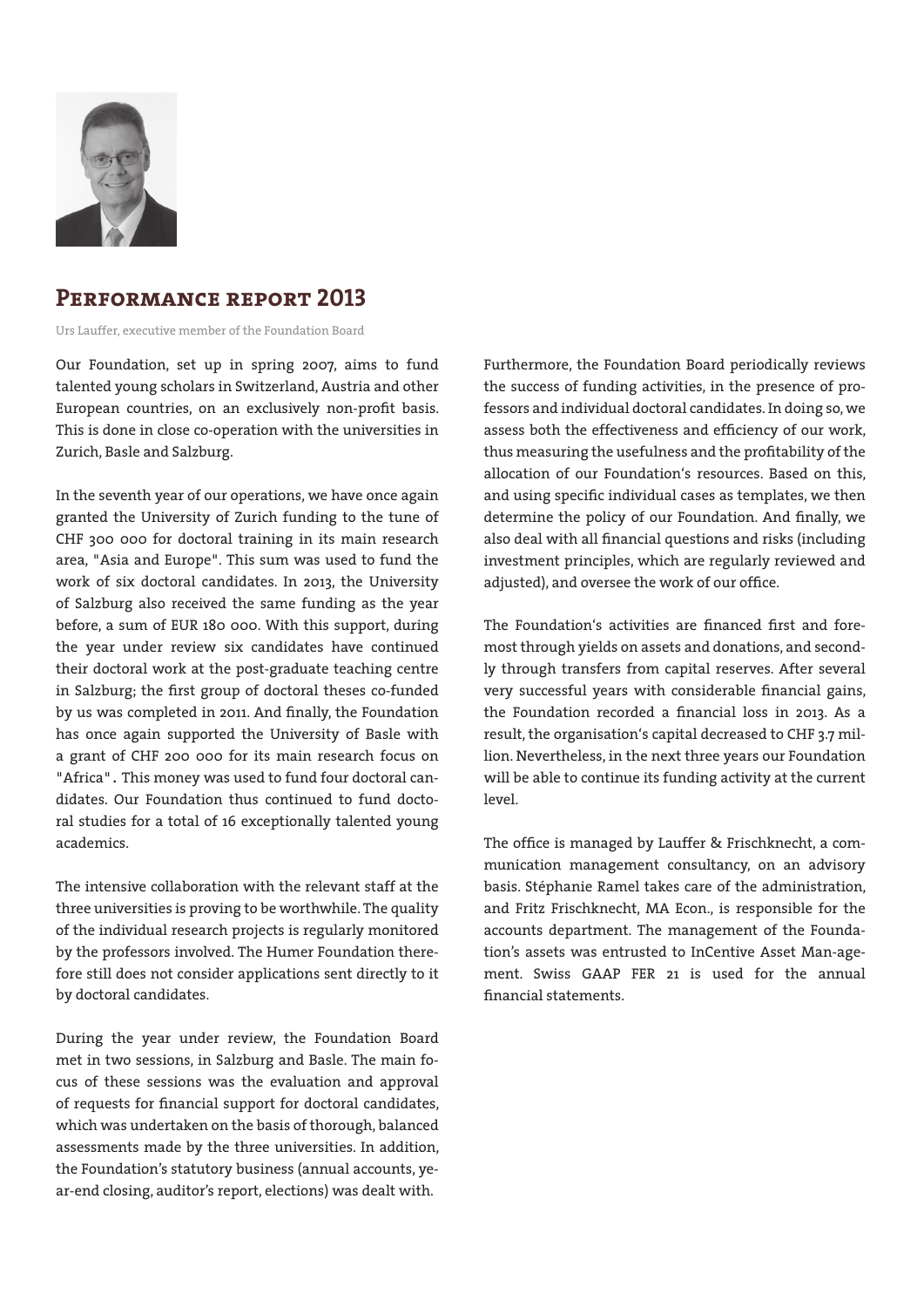# **Current theses**

## **University of Zurich – Asia and Europe**

**At present the Humer Foundation is supporting the follo– wing six doctoral students:**

Motaz Alnaouq – The Right to Life in the Palestinian Society: The Case of the Death Penalty from Comparative Human Rights Perspective

Miriam Bishokarma – Contested spaces – Geographies of democracy in the making of Gorkhaland

AMIR HAMID - On Bodies, Books and Hypertext: Mediating Islamic Norms of Gender and Religious Violence in the Transnational Arab Public Sphere

Eliza Isabaeva – Social Citizenship from Below and the Making of State in Kyrgyzstan: Migrants Making a Living in the Squatter Settlements of Bishkek

Ayaka Löschke – A Sociological Analysis of the Japanese Anti-Nuclear Movement after the Nuclear Reactor Accident of Fukushima: The Example of the Mother's Network «National Network of Parents to Protect Children from Radiation»

Tobias Weiss – Media and Nuclear Power in Japan. Tricksters, Lapdogs and Agenda Setters

## **University of Basle – Africa**

**At present the Humer Foundation is supporting the follo-wing four doctoral students:**

Stephanie Bishop – Zambian Water Diaries. Technology in Practice

Melanie Boehi – The South African Botanical Complex: Plants, Nature and Urban Life in Cape Town (ca. 1910-2013) PIERRICK LEU - Riding Motorcycles, Making Urban Road Traffic. An Ethnomethodological Perspective on Motomobility in Ouagadougou, Burkina Faso

Joschka Philipps – Explosive Youth: Political protests in Conakry, Guinea and Kampala, Uganda

## **University of Salzburg –**

**European Union Studies**

**At present the Humer Foundation is supporting the follo– wing six doctoral students:**

LAURA ANDREEA BARONI – Interest Group Influence in the European Parliament

CAL LE GALL - Explaining variation in EU-issue-voting: The role of attribution of responsibility

IRYNA KRISTENSEN - Regional Innovation Policy and Public Private Partnerships

JÖRG PAETZOLD - Essays on the Political Economy of Labour Market Policies and Taxation in Europe

Lucia Schulten – Scope and Legal Consequence of the Constitutional Principle of Solidarity in the Law of the European Union – The Individual and unional Solidarity (working title)

ERWIN STOLZ - Elderly care arrangements and social inequality within European welfare states: A comparative analysis of 16 countries

# **Completed Theses**

**In 2013, the following theses made possible by our Foundation were completed:**

**University Basle – Africa**

RICHARD SAMBAIGA - Adolescents, Sex and the City in Southern Tanzania

#### **University Zurich – Asia and europe**

Dilyara Suleymanova – Schooling the Sense of Belonging: Identity Politics and Educational Change in Post-Soviet Tatarstan